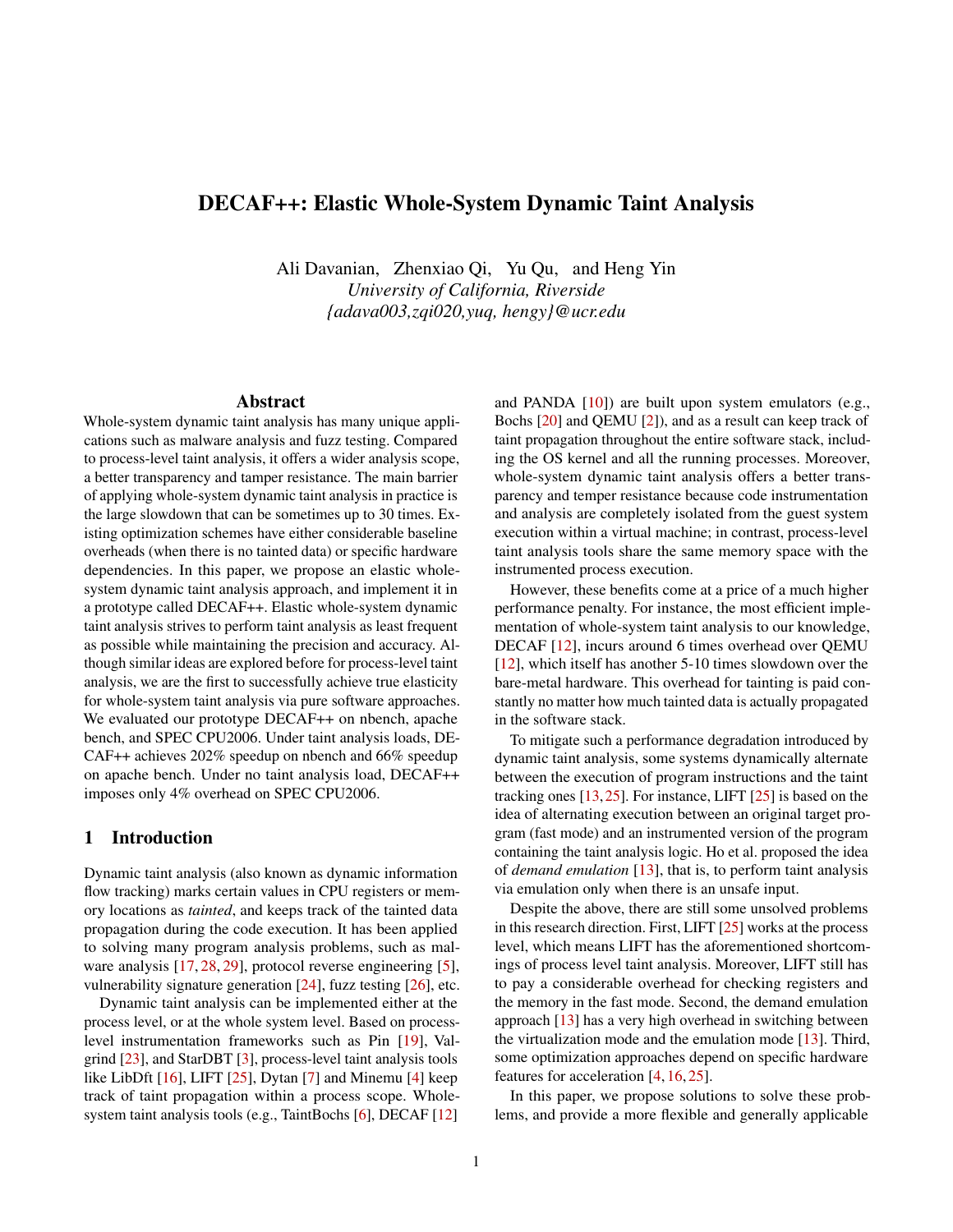dynamic taint analysis approach. We present DECAF++, an enhancement of DECAF with respect to its taint analysis performance based on these solutions. The essence of DECAF++ is *elastic* whole-system taint analysis. Elasticity, here, means that the runtime performance of whole-system taint analysis degrades gracefully with the increase of tainted data and taint propagation. Unlike some prior solutions that rely on specific hardware features for acceleration, we take a pure software approach to improve the performance of whole-system dynamic taint analysis, and thus the proposed improvements are applicable to any hardware architecture and platform.

More specifically, we propose two independent optimizations to achieve the elasticity: elastic taint status checking and elastic taint propagation. DECAF++ elasticity is built upon the idea that if the system is in a safe state, i.e., there is no data from taint sources, there is no need for taint analysis as well. Henceforth, we access the shadow memory to read the taint statuses only when there is a chance that the data is tainted. Similarly, we propagate the taint statuses from the source to the destination operand only when any of the source operands are tainted.

We implemented a prototype dubbed DECAF++ on top of DECAF. Our introduced code is around 2.5 KLOC including both insertions and modifications to the DECAF code. We evaluated DECAF++ on nbench, SPEC CPU2006, and Apache bench. When there are tainted bytes, we achieve 202% (18% to 328%) improvement on nbench integer index, and on average 66% improvement on apache bench in comparison to DECAF. When there are no tainted bytes, on SPEC CPU2006, our system is only 4% slower than the emulation without instrumentation.

Contributions In summary, we make the following contributions:

- We systematically analyze the overheads of whole system dynamic taint analysis. Our analysis identifies two main sources of slowdown for DECAF: taint status checking incurring 2.6 times overhead, and taint propagation incurring 1.8 times overhead.
- We propose an elastic whole-system dynamic taint analysis approach to reduce taint propagation and taint status checking overhead that imposes low constant and low transition overhead via pure software optimization.
- We implement a prototype based on elastic tainting dubbed DECAF++ and evaluate it with three benchmarks. Experimental results show that DECAF++ incurs nearly zero overhead over QEMU software emulation when no tainted data is involved, and has considerably lower overhead over DECAF when tainted data is involved. The taint analysis overhead of DECAF++ decreases gracefully with the amount of tainted data, providing the elasticity.

# 2 Related Work

## 2.1 Hardware Acceleration

Related works on taint analysis optimization focus on a single architecture [\[4,](#page-12-5) [16,](#page-12-3) [25\]](#page-13-5). Henceforth, they utilize the capabilities offered by the architecture and hardware to accelerate the taint analysis. LIFT uses x86 specific LAHF/SAHF instructions to accelerate the context switch between the original binary code and the instrumented code. Minemu uses X86 SSE registers to store the taint status of the general purpose registers, and fails if the application itself uses these registers. libdft uses multiple page size feature on x86 architectures to reduce the Translation Lookaside Buffer (TLB) cache miss for the shadow memory. In this work, we stay away from these hardware-specific optimizations, and rely only on software techniques to make our solution architecture agnostic.

## 2.2 Shadow Memory Access Optimization

Minimizing the overhead of shadow memory access is crucial for the taint analysis performance. Most related works reduce this overhead by creating a direct memory mapping between the memory addresses and the shadow memory [\[4,](#page-12-5) [16,](#page-12-3) [25\]](#page-13-5). This kind of mapping removes the lookup time to find the taint status location of a given memory address. The implementation of the direct mapping requires a fixed size memory structure. This fixed size structure to store the taint status is practical only for 32-bit systems; to support every application, such an implementation requires 32 TB of memory space on 64 bits systems [\[16\]](#page-12-3). Even on 32-bit systems, the implementation usually incurs a constant memory overhead of around 12.5% [\[16\]](#page-12-3). Minemu furthers this optimization and implements a circular memory structure that rearranges the memory allocation of the analyzed application. The result is that it quickly crashes for applications that have a large memory usage [\[4\]](#page-12-5). In this work, we aim to follow a dynamically managed shadow memory that can work not only for applications with large memory usage but also for 64-bit applications.

In addition to the above, LIFT  $[25]$  coalesces the taint status checks to reduce the frequency of access to the shadow memory. To this end, LIFT needs to know ahead of time what memory accesses are nearby or to the same location. This requires a memory reference analysis before executing a trace. LIFT scans the instructions in a trace and constructs a dependency graph to perform this analysis. LIFT reports that this optimization is application dependent (sometimes no improvement), and depends on what percentage of time the taint analysis is required for the application. LIFT is a process level taint analysis tool, and in case of whole system analysis, we expect the required taint analysis percentage for a program to be very low in comparison to the size of the system. Henceforth, we do not expect this optimization to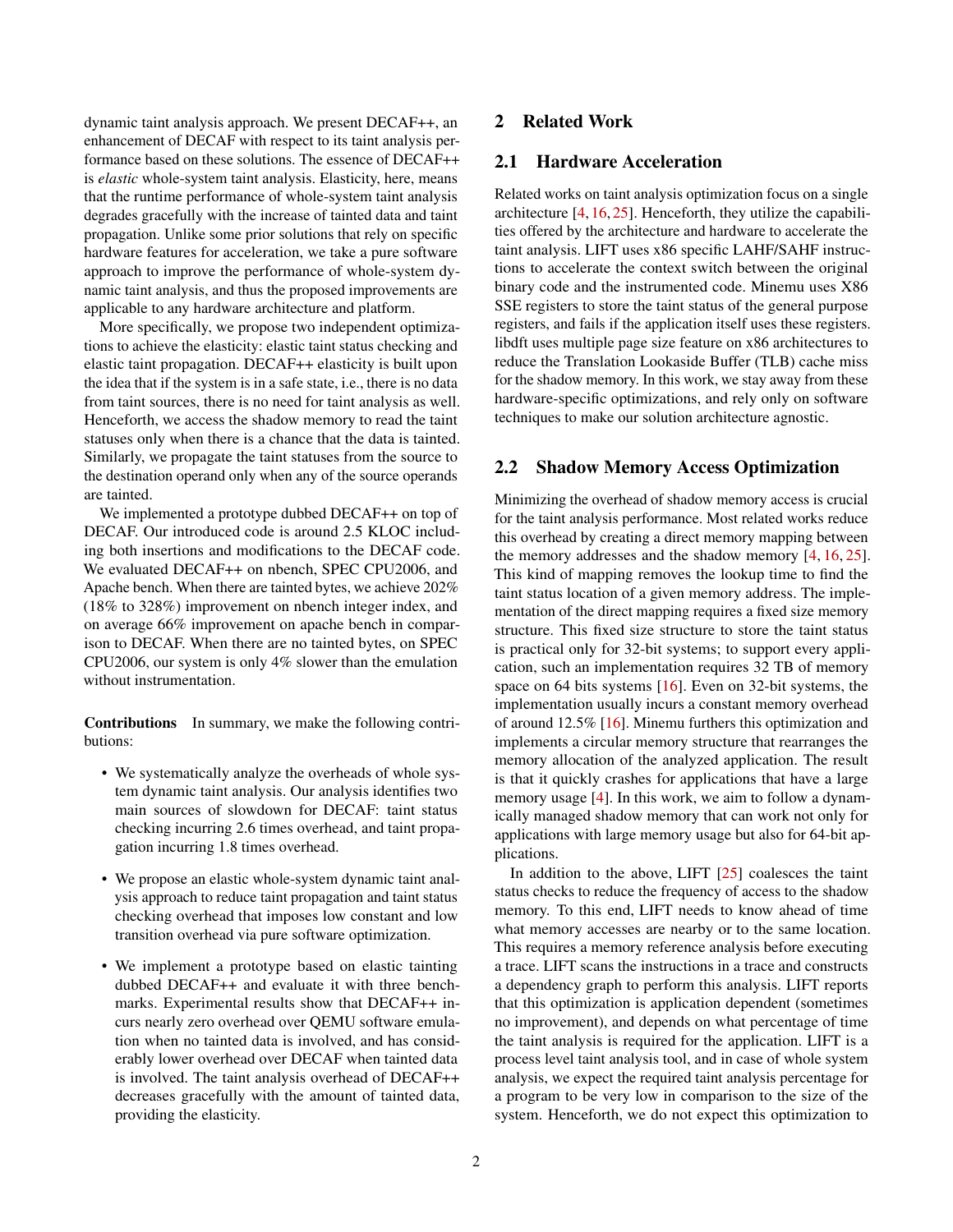be very useful for whole system analysis given the constant overhead of performing memory reference analysis for the entire system.

# 2.3 Decoupling

Several related works reduce the taint analysis overhead by decoupling taint analysis from the program execution [\[14,](#page-12-11)[15,](#page-12-12)[18,](#page-12-13) [21,](#page-13-6) [22\]](#page-13-7). ShadowReplica [\[14\]](#page-12-11) decouples the taint analysis task and runs it in a separate thread. TaintPipe [\[22\]](#page-13-7) parallelizes the taint analysis by pipelining the workload in multiple threads. StraightTaint [\[21\]](#page-13-6) offloads the taint analysis to an offline process that reconstructs the execution trace and the control flow. LDX [\[18\]](#page-12-13) performs taint analysis by mutating the source data and watching the change in the sink. If the sink is tainted, the change in the source would change the sink value. LDX reduces the overhead by spawning a child process and running the analysis in the spawned process on a separate CPU core. RAIN [\[15\]](#page-12-12) performs on-demand dynamic information level tracking by replaying an execution trace when there is an anomaly in the system. RAIN reduces the overhead by limiting the replay and the analysis to a few processes in the system (within the information flow graph) based on a system call reachability analysis. Our work complements these works as we aim to separate the taint analysis from the original execution.

## 2.4 Elastic Tainting

Elastic taint propagation Similar ideas to elastic tainting have been explored in the previous works [\[13,](#page-12-10) [25\]](#page-13-5). Qin et al. introduced the idea of fast path optimization [\[25\]](#page-13-5). Fast path optimization is based on the notion of alternating execution between a target program and an instrumented version of the program including the taint analysis logic. The former is called check execution mode, and the latter is called track execution mode. Qin et al. presented this idea for process level taint analysis. We build upon this idea for whole system analysis. While the intuition behind both elastic tainting and fast optimization is the same, our work advances Qin et al.'s work for the whole system.

Our first novelty is that we reduce the overhead in the check mode. LIFT [\[25\]](#page-13-5) checks registers and memory locations of every basic block regardless of the mode. Note that this overhead in system level analysis is a major issue because it affects every process (and the kernel) as we show in  $\S 3.3$ . We reduce the overhead by releasing DECAF++ from checking registers in the check mode and instead monitor the taint sources, data from input devices or memory locations, directly. Combining this with our low overhead taint checking, we reduce the overhead in the check mode to nearly zero as we show in [§6.4.](#page-10-0) Our second novelty is that, unlike LIFT [\[25\]](#page-13-5), we implement elastic tainting in an architecture agnostic way. Meeting this requirement while obtaining a low overhead is technically

challenging. As an example, LIFT uses a simple jump to switch modes while such a jump in our case would panic the CPU since a single guest instruction might break into several host binary instructions that need to be executed atomically.

Finally, the effectiveness of elastic taint propagation for whole system taint analysis has not been investigated before. As we show in  $§6$ , this optimization for whole-system taint analysis is application dependent and needs to be accompanied with a taint status checking optimization. Our work is the first that shows the elastic property through comprehensive evaluations, and provides a means to compare the elastic taint propagation with elastic taint status checking.

Elastic taint status checking Ho et al. present the idea of demand emulation [\[13\]](#page-12-10) that has elements in common with our elastic taint status checking. The demand emulation idea is to perform taint analysis via emulation only when there is an unsafe input e.g. network input in their case. Otherwise, the system is virtually executed without extra overhead. Demand emulation idea looks enticing because the virtualization overhead is usually lower than emulation. However, as Ho et al. state, the transition cost between virtualization and emulation is quite high and possibly offsets the speedup gained through the virtualization. In contrast, as we show in  $\S 6.4$ , our elastic tainting incurs almost zero transition overhead. Further, Ho et al. had to modify the underlying target operating system to provide efficient support for demand emulation. In contrast, in this work, we implement elastic tainting using only emulation without any modifications to the target systems, and show substantial improvements in real world applications of taint analysis.

## 3 Whole-System Dynamic Tainting

In this section, we introduce a basic background knowledge on DECAF, mainly focusing on its taint analysis functionality related to this work. For further details on QEMU, the underlying emulator, we refer the readers to [Appendix A.](#page-13-8)

## <span id="page-2-0"></span>3.1 Taint Propagation

DECAF defines how instructions affect the taint status of their operands. Going to the details of the rules for every instruction is out of the scope of the current work; an interested reader can refer to [\[27\]](#page-13-9). Just to give an idea, *mov* instructions in x86 result in a corresponding *mov* of the taint statuses from the source to the destination (see [Figure 1\)](#page-3-1). What is important about the DECAF taint propagation is that DECAF inserts a few instructions before every Tiny Code Generator (*TCG*) IR instruction that do the following:

• Read the taint status of the source operand. The taint status depending on the operand type can be in the shadow registers, temporary variables or in the shadow memory.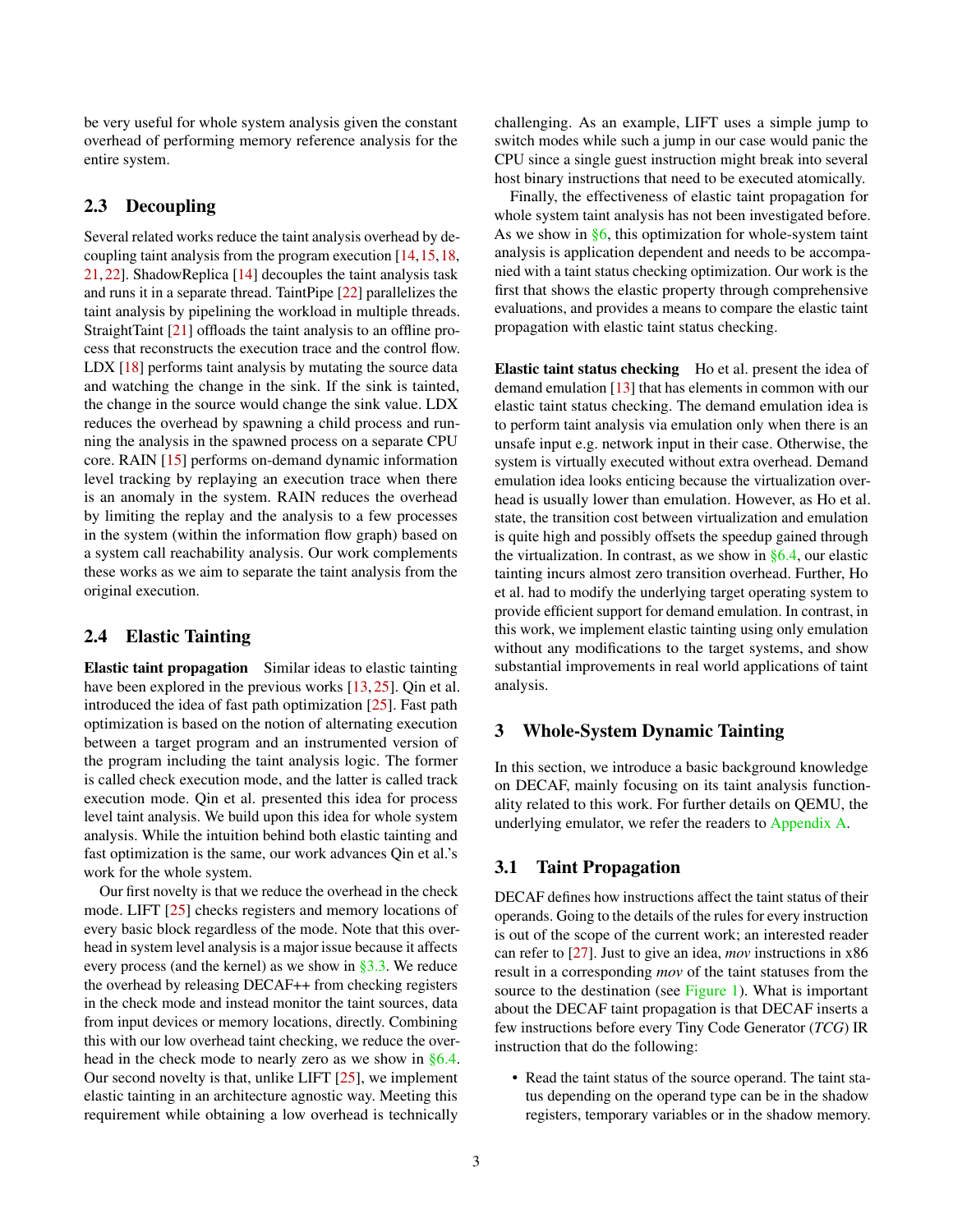<span id="page-3-1"></span>

Figure 1: DECAF tcg instrumentation to apply tainting for the instruction *mov \$0x7000, %esp*. (a) shows the tcg IR after translating the guest *mov* instruction, and (b) shows the tcg IR after applying the taint analysis instrumentation.

- Decide the taint status of the destination operand based on the instruction tainting rule. To implement the tainting rule, a few TCG IRs are inserted before each IR to propagate the taint status.
- Write the taint status of the destination operand to its shadow variable.

## <span id="page-3-2"></span>3.2 Shadow Memory

DECAF stores the taint statuses of the registers and the memory addresses respectively in global variables and in the shadow memory (allocated from heap). DECAF does not make any assumptions about the memory and can support any application with any memory requirements. The shadow memory associates the taint statuses with *guest physical addresses*. This is a key design choice because the taint analysis is done at the system level, and hence, virtual addresses point to different memory addresses in different processes.

DECAF stores the taint statuses in a two-level tree data structure. The first level points to a particular page. The second level stores the taint statuses for all the addresses within a physical page. This design is based on the natural cache design of the operating systems, and hence makes use of the temporal and spatial locality of memory accesses.

DECAF instruments QEMU memory operations to maintain the shadow memory. Instrumentation is in fact on the Tiny Code Generator (TCG) Intermediate Representation (IR). DECAF instruments the IR instruction for memory load, *op\_qemu\_ld\**, and the IR instruction for memory store, *op\_qemu\_st\**. For load, DECAF loads the taint status of the source operand of the current instruction along with the memory load operation. For store, DECAF stores the taint status of the destination operand of the current instruction to its corresponding shadow memory along with the memory store operation. In both cases, the load (or store) is to (or from) a global variable named *temp\_idx*.

#### <span id="page-3-0"></span>3.3 Taint Analysis Overhead

We analyzed the current sources of slowdown in DECAF. There are three sources of slowdown in DECAF:

- The QEMU emulation overhead that is not inherent to the DECAF taint analysis approach but rather an inevitable overhead that enables dynamic whole system analysis. That said, QEMU is faster than other emulators like Bochs [\[20\]](#page-12-9) by several orders of magnitude [\[2\]](#page-11-1).
- The taint propagation overhead as explained in  $\S 3.1$ .
- The taint status checking as explained in [§3.2.](#page-3-2)

After applying DECAF tainting instrumentation, the final binary code is on average *3 times* the original QEMU generated code according to [Table 1.](#page-3-3) Clearly, the additional inserted instructions (after the instrumentation) impose an overhead.

<span id="page-3-3"></span>Table 1: The statistical summary of the blownup rate after the instrumentations. The numbers show the ratio of the code size to a baseline after an instrumentation. QEMU baseline is the guest binary code, and DECAF baseline is QEMU IR code. DECAF increases the already inflated QEMU generated code size around 3 times on average.

| <b>System</b> | Component         | Min  | Median | Mean | Max   |
|---------------|-------------------|------|--------|------|-------|
| <b>OEMU</b>   | binary<br>lifting | 3.33 | 6.75   | 7.13 | 28.00 |
|               | to tcg            |      |        |      |       |
| <b>DECAF</b>  | taint checking    | 1.25 | 3.12   | 2.94 | 5.14  |
|               | & propagation     |      |        |      |       |

We systematically analyzed the overheads of DECAF framework, i.e., taint propagation and taint status checking. To measure each overhead, we isolated the codes from DE-CAF that would cause the overhead by removing other parts. For taint propagation overhead measurement, we removed the shadow memory operations by disabling the memory load and store patching functionality of DECAF that adds the shadow memory operations. For taint status checking overhead measurement, we removed the taint propagation functionality from DECAF by deactivating the instrumentation that implements the taint propagation rules.

We measured the performance of the isolated versions of DECAF using nbench benchmark on a windows XP guest image with a given 1024MB of RAM. The experiment was performed on an Ubuntu 18 i686 host with a Core i7 3.5GH CPU and 8GB of RAM. [Figure 2](#page-4-0) illustrates the result of our analysis. [Figure 2](#page-4-0) reports the geometric mean of the nbench reported indexes normalized using a baseline. The baseline is the DECAF without the taint analysis functionality outright, that is, DECAF with only Virtual Machine Introspection (VMI). The result shows that on nbench, taint analysis slows down the system 400%. But more important than that, [Figure 2](#page-4-0) shows that taint propagation alone slows down the system about 1.8 times while taint status checking alone adds a 2.5 times slowdown.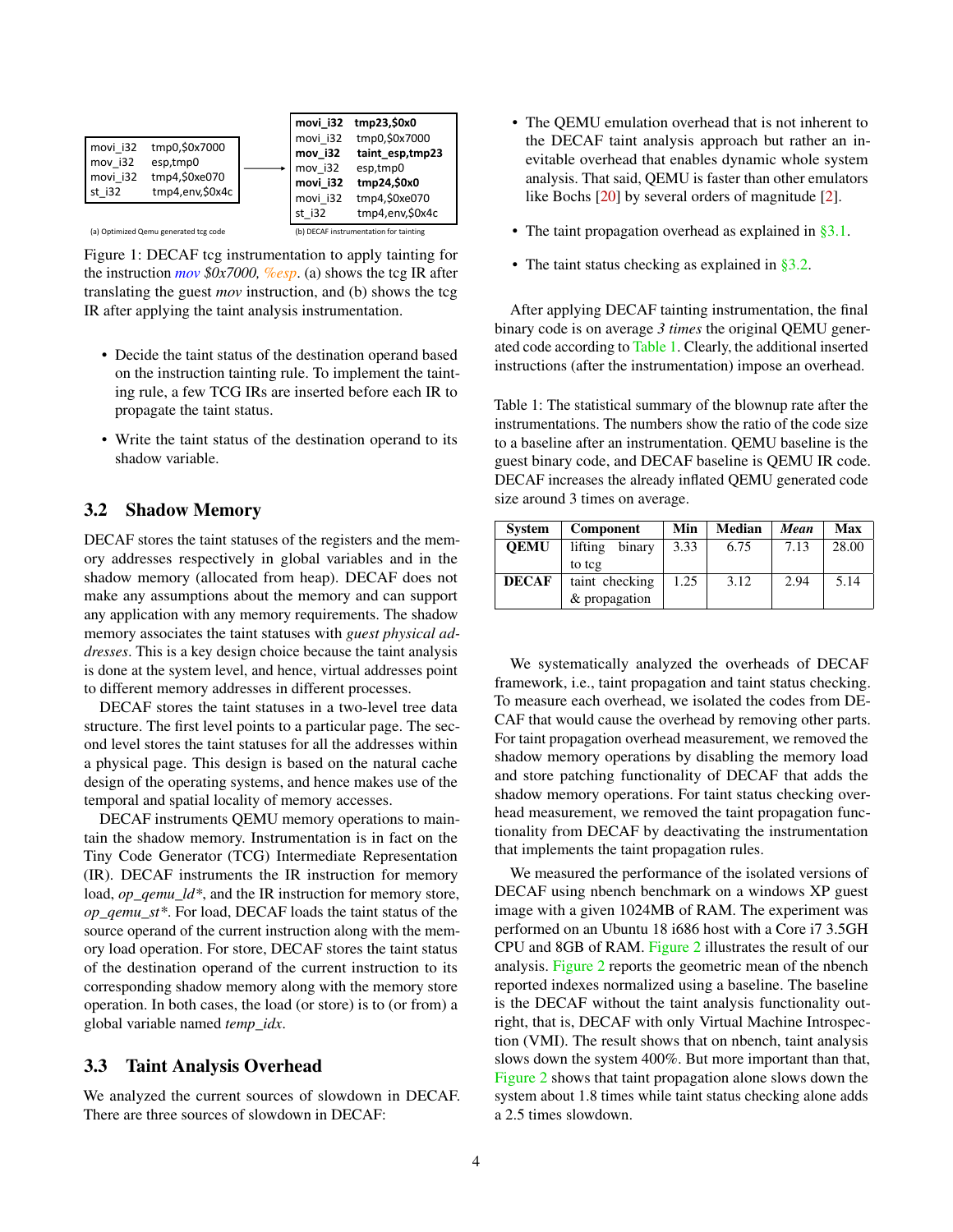<span id="page-4-0"></span>

Figure 2: Breakdown of overhead given the DECAF VMI as baseline.

<span id="page-4-1"></span>

Figure 3: State transitions between check mode and track mode

# 4 Elastic Taint Propagation

## 4.1 Overview

Elastic taint propagation aims to remove the taint propagation overhead whenever possible. It is based on the intuition that taint analysis can be skipped if the taint analysis operation does not change any taint status value. Taint analysis operations can possibly result in a change only when either of the source or the destination operand of an instruction is tainted.

Two modes Based on the above intuition, we define two modes with and without the taint propagation overhead. We name the mode with taint propagation operations *track mode*, and the mode without taint propagation operations *check mode*. At any given time, the execution mode depends on whether any CPU register is tainted.

Mode transition When the system starts, no tainted data exists in the system, so the system runs in the check mode. The execution switches to the track mode when there is an input from a taint source. The taints propagate in the track mode until the propagation converges and the shadow registers are all zero (clear taint status). At this point, the execution switches back to the check mode. Finally, either based on an input or a data load from a tainted memory address the execution switches back to the track mode. [Figure 3](#page-4-1) shows when transition occurs between the track and the check mode.

## 4.2 Execution Modes

An execution mode determines the way a block should be instrumented. Each mode has its set of translation blocks. Further, each mode has its own cache tables. The execution in a mode can flow only within the same mode translation blocks. This means that blocks only from the same mode would be chained together. We determine the mode using a flag variable. Based on the mode, the final code would be instrumented with or without the taint propagation instructions. The generated code will be reused for execution based on the execution mode unless invalidated. A cache invalidation request invalidates the generated codes regardless of the mode. The set of translation blocks and code caches virtually form an exclusive copy of the translated code for the execution mode.

Check mode The generated code in the check mode is the original guest code (program under analysis) plus the instrumentation code for memory load and memory store. For memory load, shadow memory is checked, and if any byte is tainted, the mode is switched to the track. In  $\S5$ , we further explain how we efficiently perform this checking. For memory store, the destination operand taint status will be cleaned because any propagation in this mode is safe.

Track mode Code generated in track mode is the same as the one generated in the original DECAF. Readers can refer to [§3.1](#page-2-0) and [§3.2](#page-3-2) for further details.

# <span id="page-4-2"></span>4.3 Transition

A key challenge after having two execution modes in place is to decide when and how the transition between the two modes should occur. The transition between the two modes should affect neither the emulation nor the taint analysis correctness. The execution should immediately stall in the check mode and resume in the track mode when there is a data load from a taint source. Further, this mode switch should happen smoothly without panicking the CPU.

We need to monitor data flow from the taint sources and the shadow registers for timely transition between the modes. In the check mode, we only monitor the taint sources. This is a key design choice for performance because monitoring registers for timely transition is very costly. Note that to implement register monitoring in the check mode, we would need to check the register taint statuses before *every instruction*. Thus, in the check mode, to reduce the overhead, we only monitor the taint sources without loosing the precision. In the track mode, we can check the registers less often because longer execution in this mode neither affects the taint analysis precision nor the emulation correctness.

Input devices monitoring The taint sources are generally memory addresses of the *input* devices like keyboards or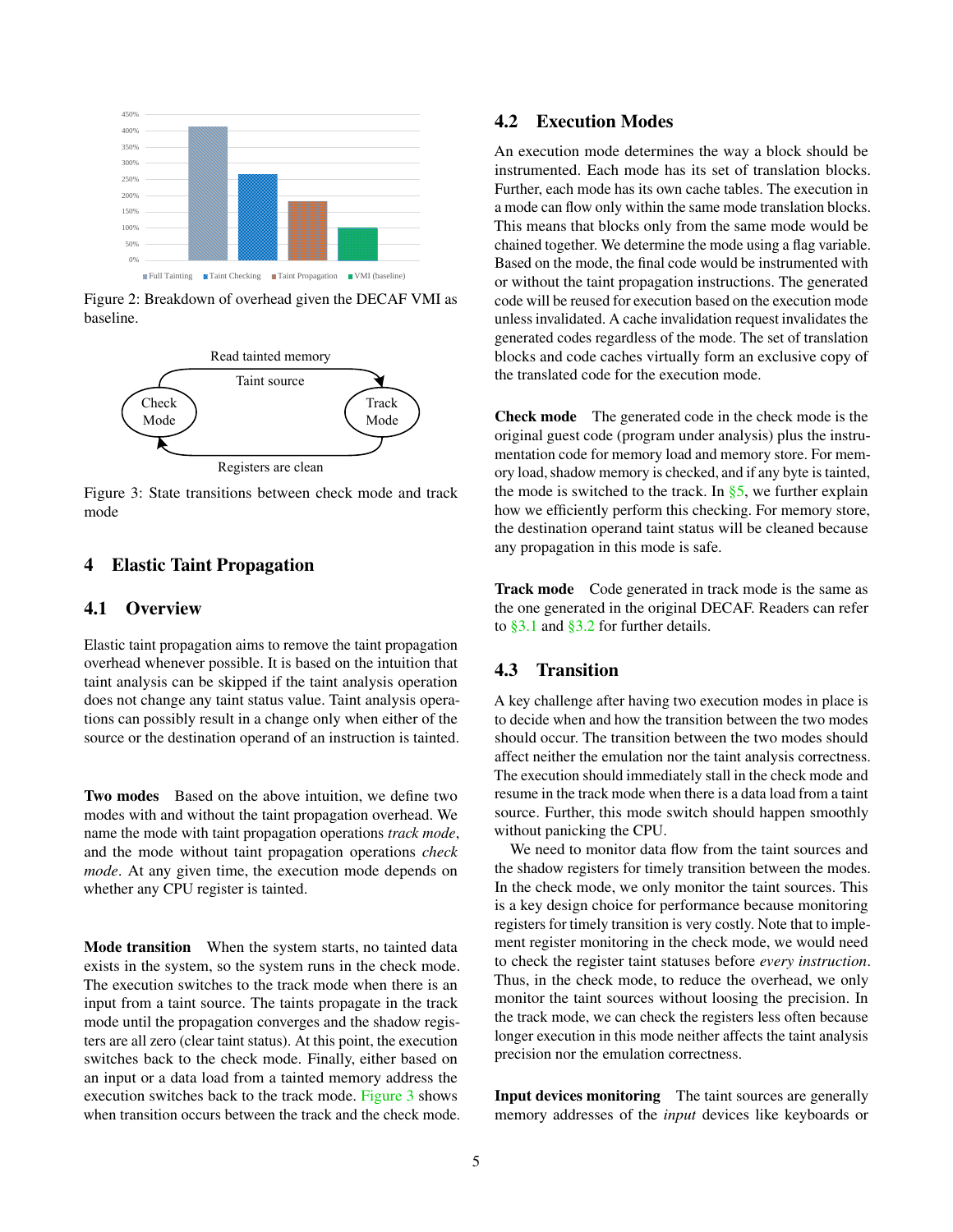network cards. For the input devices, DECAF++ relies on the monitoring functionality implemented in DECAF. However, we slightly modify the code to raise an exception whenever there is an input. This exception tells the system that it is in an unsafe state because of the user input and the track mode should be activated if not before.

Memory monitoring In addition to the input devices, we should also monitor the *memory load* operations. This is because after processing the data from an input device, the data might propagate to other memory locations and pollute them. We need to track the propagation in the check mode as soon as a tainted value is loaded from memory for further processing. Efficient design and implementation of memory monitoring is a key to our elastic instrumentation solution. We elaborate on how we do this efficiently in  $\S$ 5.

Registers monitoring Monitoring the registers is a key to identifying when we can stop the taint propagation. If none of the registers carry a tainted value, no machine operations except the memory load can result in a tainted value. Henceforth, we can safely stop the execution in the track mode and resume the execution in the check mode while carefully monitoring the memory load operations as explained earlier.

We point out that monitoring registers in the track mode has low overhead. This is because in the track mode, we can tolerate missing the exact time that the registers are clean without affecting either the safety or the precision (we would propagate zero). Therefore, DECAF++ can check the cleanness of the registers in the track mode at block (instead of instruction) granularity.

We check the registers' taint status either after the execution of a chain of blocks, or when there is an execution exception (including the interrupts). Our experiments confirm that this is a fine granularity given its lower overhead comparing to an instruction level granularity approach. If all the registers have a clean taint status, we resume the execution for the next blocks in the check mode.

Transition from check mode to track mode Unlike the transition from the track mode to the check mode (always in the beginning of a block), the transition from the check to the track can happen anywhere in the block depending on the position of an I/O read or a load instruction. However, the execution of a single guest instruction should start from the beginning to the end, note that a single guest instruction might be translated to several TCG instructions  $\frac{1}{1}$  $\frac{1}{1}$  $\frac{1}{1}$ ; otherwise, the result of the analysis would be both invalid and unsafe. This is because the block code copies in each mode are different and the current instruction might have dependency on the former instructions that are not executed in the current mode. To have a smooth transition, the following steps should be followed:

- (1) Restore CPU state: before we switch the code caches, we need to restore the CPU state to the last successfully executed instruction. We need to restore the CPU state to avoid state inconsistency. Since the corresponding execution block in the other mode is different, we can not resume the execution from the same point; the same point CPU state is not consistent with the new mode block instructions. To restore the CPU state, we re-execute the instructions from the beginning of the block to the last successfully executed guest instruction. This will create a CPU state that can be resumed in the other mode.
- (2) Raise exception: after restoring the CPU state, we emulate a custom exception: *mem\_tainted*. We set the exception number in the *exception\_index* of the emulated CPU data structure. After that, we make a long jump to the QEMU main loop (*cpu-exec* loop).
- (3) Switch mode: in the QEMU main execution loop, we check the *exception\_index* and change the execution mode if the exception is *mem\_tainted*. We switch the mode by changing mode flag value that instructs us how we should instrument the guest code (track or check).

After switching the modes, QEMU safely resumes the corresponding block execution in the new mode because we restored the CPU state in the step 1.

#### <span id="page-5-0"></span>5 Elastic Taint Status Checking

The main idea behind reducing the taint status checking overhead is to avoid unnecessary interactions with the shadow memory. In DECAF, the taint status checking happens for every memory operation. However, we can avoid the overhead per memory address if we perform the check for a larger set of memory addresses. Thus, if the larger set doesn't contain any tainted byte we can safely skip the check per address within that set. The natural sets within a system are physical memory pages.

DECAF++ scans physical pages while loading them in TLB, and decides whether or not to further inspect the individual memory addresses. We modified the TLB filling logic of QEMU according to [Figure 4.](#page-6-1) The modifications are highlighted. The figure illustrates that if the page contains any tainted byte, DECAF++ sets a shadow memory handler for the page through some of the TLB entry control bits. Afterwards, whenever this page is accessed, DECAF++ redirects the requests to the shadow memory handler. In the following paragraphs, we explain how we handle memory load and store operations separately because of their subtle differences.

<span id="page-5-1"></span>Memory load During memory load operations, we should load the taint status of the source memory address operands as

<span id="page-5-2"></span><sup>&</sup>lt;sup>1</sup> For instance, a single x86 "ADD m16, imm16" instruction will be translated to three TCG IR instructions; one load, one add and one store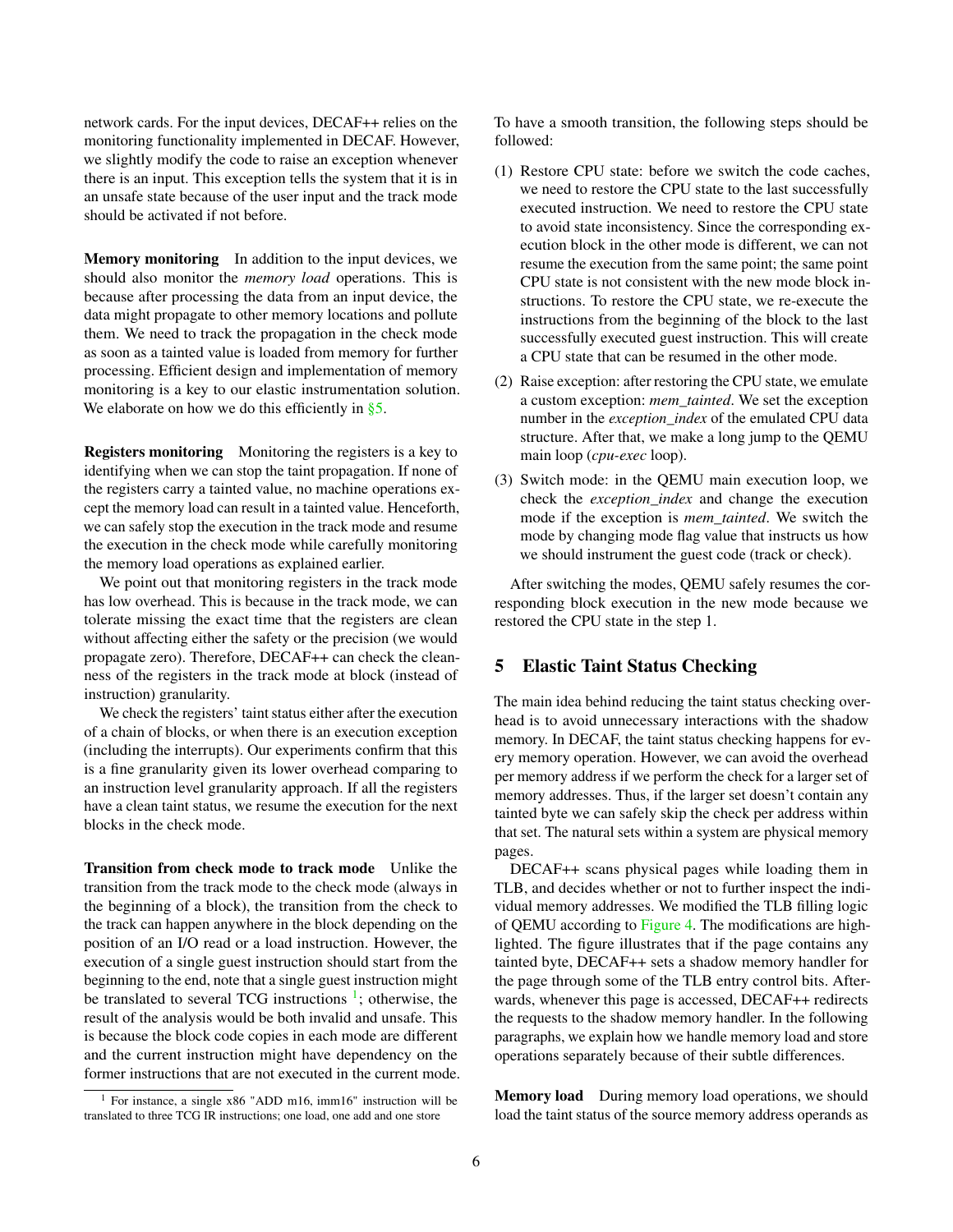<span id="page-6-1"></span>

Figure 4: Fill TLB routine

well. We load the taint status value from the shadow memory only when the TLB entry for the page contains the shadow memory handler. In other cases, we can safely assume that the taint status is zero. Based on this notion, we modify the QEMU memory load operation logic as shown in [Figure 5a.](#page-7-0) In particular, two cases might occur:

- If the TLB entry control bits for the page contain the shadow memory handler, the address translation process for the memory load operations results in a TLB miss. In the TLB miss handler routine, if the control bits indicate that the shadow memory handler should be invoked we do so and load the taint status for the referenced address from the shadow memory. If the execution is not already in the track mode, and the loaded status is not zero we quickly switch to the track mode.
- If the address translation process for the load operation results in a TLB hit, we check whether we are in the track mode, and if so we load zero as the taint value status. Otherwise, we don't need to load the taint status since it will not be used for taint propagation.

Based on the locality principle, a majority of accesses should go through the fast path shown in the [Figure 5a.](#page-7-0) Our elastic taint status checking is designed not to add overhead to this fast path, and hence a performance boost is expected.

Memory store During memory store operations, we should store the taint status of the source operand to the shadow memory address of the destination referenced memory address. Similar to memory loads, we perform the shadow memory store operation only when the TLB entry control bits for the referenced address page indicate so. That said, there is a subtle difference that makes memory stores costlier than memory loads. [Figure 5b](#page-7-0) shows how we update the shadow memory alongside the memory store operations. In particular, there will be three cases:

- If the source operand for the store operation has a zero taint status, and the page TLB entry does not indicate a tainted page, we do nothing. This happens both in the check mode all the time, and in the track mode when the page to be processed does not contain any tainted byte.
- If the page TLB entry flags us to inspect the shadow memory, we check the TLB control bits in the TLB miss handler and update the shadow memory if the shadow memory handler is set (see [Figure 5b\)](#page-7-0).
- If the taint status of the source operand is not zero, even if the page is not registered with a shadow memory handler, we still update the shadow memory. This can only happen in the track mode, because in the check mode there is no taint propagation, and hence the source operand taint status is always zero. We update the TLB entry when this is the first time there is a non-zero taint value store to the page. Since the page now contains at least a tainted byte, all the next memory operations involving this page should go through the shadow memory handler. We update the TLB entry and register the shadow memory handler for the future operations.

Propagation of non-tainted bytes A special case of the taint status store is when a tainted memory address is overwritten with non-tainted data. This case happens when the TLB entry for the page flags shadow memory operation even when the source operand is not tainted. In such a case, the memory address taint status would be updated to zero but the page is still processed as unsafe; the memory operations still will go through the taint handler. For performance reason, we do not immediately reclaim the data structure containing the taint value, but rely on a garbage collection (see [Appendix B\)](#page-14-0) mechanism that would be activated based on an interval. The page remains unsafe until the garbage collector is called. The garbage collector walks through the shadow memory data structure and frees the allocated memory for a page if no byte within the page is tainted. After this point, Fill TLB routine will not set the taint handler for the page anymore, and any processing involving the page will take the fast path.

## <span id="page-6-0"></span>6 Evaluation

In this section, we evaluate DECAF++, a prototype based on the elastic whole system dynamic taint analysis idea. DE-CAF++ is a fork of DECAF project including the introduced optimizations. Overall, our changes (insertion or deletion of code) to develop our prototype on top of DECAf does not exceed 2.5 KLOC. We defined two compilation options that selectively allows activating elastic taint propagation or elastic taint status checking. We evaluate DECAF++ to understand:

1. How effective each of our optimization, i.e., elastic taint propagation and elastic taint status checking and altogether is in terms of performance.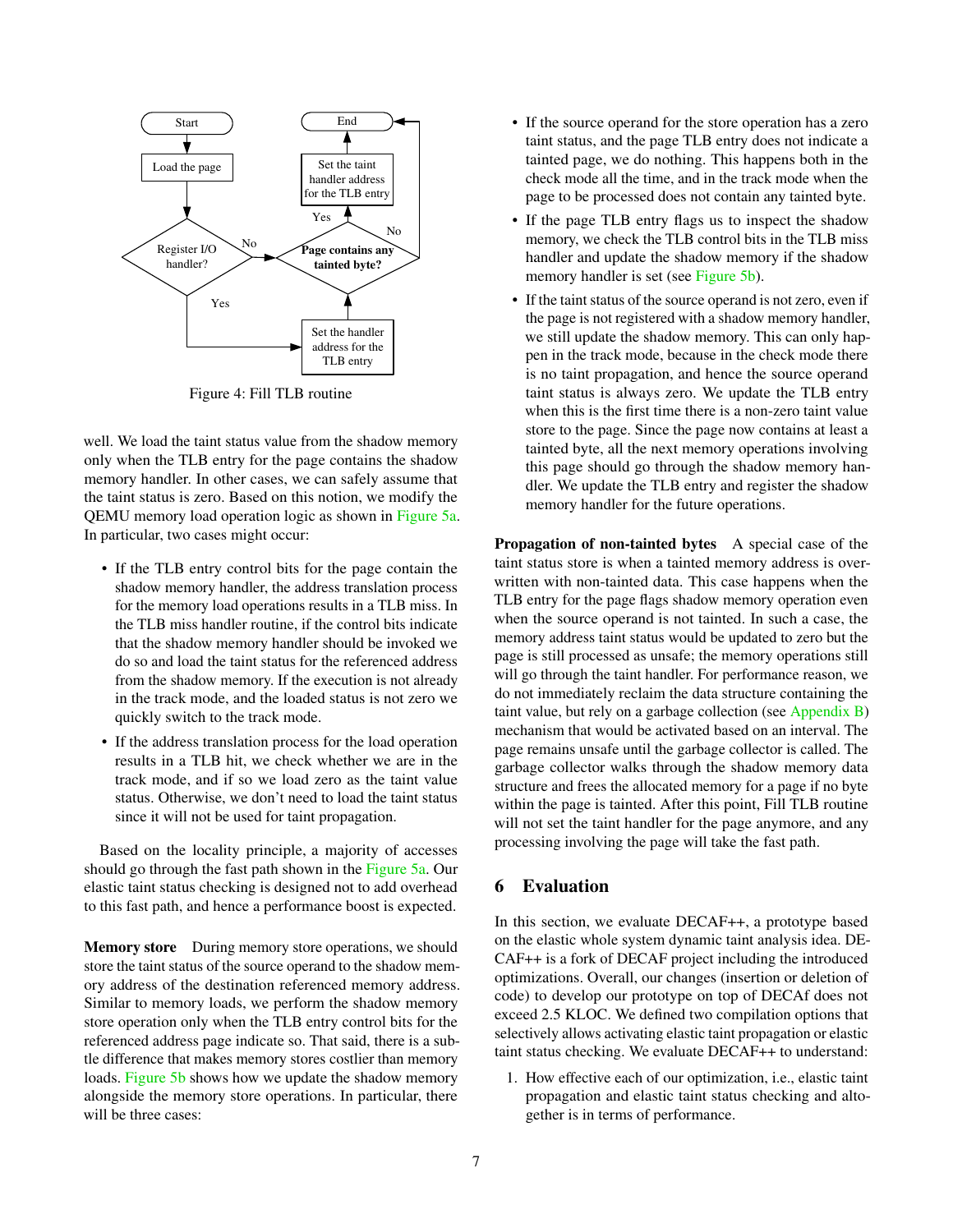<span id="page-7-0"></span>

Figure 5: Elastic shadow memory access workflow

- 2. Whether our system achieves the elastic property for different taint analysis applications, that, is a gradual degradation of performance based on the increase in the number of tainted bytes.
- 3. What the current overheads of DECAF++ are and whether we can address the shortcomings of the previous works  $[13, 25]$  $[13, 25]$  $[13, 25]$ , i.e., reducing the overhead in the check mode and in the transition between the two modes.

## 6.1 Methodology

We measure the performance metrics using standard benchmarks under two different taint analysis scenarios in [§6.2](#page-7-1) and [§6.3.](#page-9-0) In both scenarios, a virtual machine image is loaded in DECAF++ and a benchmark measures the performance of the virtual machine while the taint analysis task is running.

To answer (1), we measure the performance of DECAF++ with different optimizations, i.e., with elastic taint propagation dubbed as *Propagation*, with elastic taint status checking dubbed as *Memory* and with the both dubbed as *Full* and compare them. To answer (2) and evaluate the elastic property, we introduce a parameter in our taint analysis plugin that adjusts the number or the percentage of tainted bytes. Plotting the performance trend based on this parameter values allows answering question (2). Finally to answer (3), we measure the overhead of the frequent or costly tasks in our implementation. In the the rest of this section, we describe the details and answer (1) and (2) in  $\S 6.2$  and  $\S 6.3$ . In  $\S 6.4$ , we answer (3).

#### <span id="page-7-1"></span>6.2 Intra-Process Taint Analysis

In this scenario, we track the flow of information within a single process. For this experiment, we use nbench benchmark [\[11\]](#page-12-14). We track the flow of information within the nbench programs using a taint analysis plugin we developed for DE-CAF. The goal is to be able to report the performance indexes measured by nbnech while the taint analysis task is running. In the next paragraphs, we explain the configurations for the experiment, and at the end of this section we report the results.

nbench Understanding nbench is important since our taint analysis plugin instruments it. nbench has 10 different programs. These programs implement a popular algorithm and measure the execution time on their host. Although the underlying algorithms are different, they all follow the same pattern regarding loading the initial data. They all create an array of random values and then run the algorithm on that array. The arrays are allocated from the heap, and the random generator is a custom pseudo random generator.

Taint analysis plugin The taint analysis plugin instruments nbench programs and taints a portion of the initial input data based on a given parameter. Although this is not trivial, we do not go into the details. We just mention that we record the address of the allocated array from the heap, and taint a portion of the array right after the random initialization. The portion size depends on an input parameter that we call *taint\_size*. For instance, *taint\_size*=100 means that 100 bytes of the array (from the beginning) used in the running programs of nbench are tainted using the plugin. After the instrumentation, DE-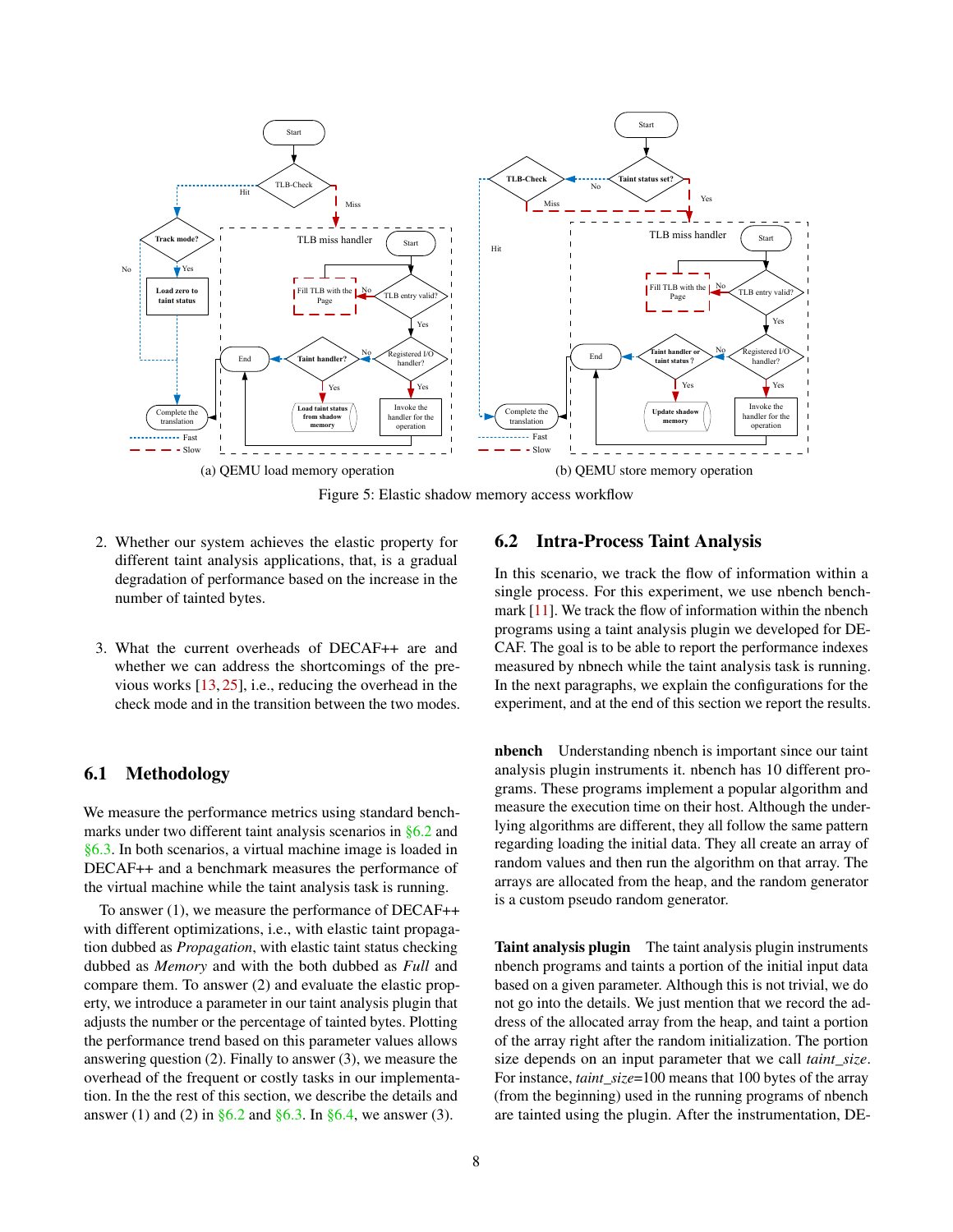<span id="page-8-1"></span>

Figure 6: Comparing DECAF and DECAF++ performance.

<span id="page-8-2"></span>

 $\blacksquare$ 0  $\blacksquare$ 10  $\blacksquare$ 100  $\blacksquare$ 1000 (all)  $\blacksquare$  5000 (all)

Figure 7: Evaluation of DECAF++ with full optimization under different number of tainted bytes; performance values are normalized by nbench based on a AMD k6/233 system.

CAF automatically tracks the propagation from the the taint sources to other memory locations.

Experiments setup We measure the performance of each solitary optimization feature (and together) of DECAF++ us-ing nbench<sup>[2](#page-8-0)</sup> on a loaded windows  $XP$  guest image. The image is given 1024MB of RAM. The experiment was performed on an Ubuntu18 i686 host with a Core i7 3.5GH CPU and 8GB of RAM. The reported indexes by nbench are the mean result of many runs (depending on the system performance). Further, nbench controls the statistical reliability of the results and reports if otherwise. Finally, note that since all the measurements are conducted on the VM after it is loaded, the VM overhead would be a constant that is the same for all the measurements.

Result [Figure 6](#page-8-1) shows the performance of different optimization in DECAF++ in comparison to DECAF. The results in this figure answers question (1) for this scenario. Overall, when the entire program inputs are tainted, combining elastic taint propagation and elastic taint status checking (full optimization) achieves the best performance. However, the performance is application dependant and sometimes a single optimization can achieve better performance than both combined, e.g. HUFFMAN and IDEA.

[Figure 7](#page-8-2) shows the performance of the DECAF++ when both optimization are activated for varied taint\_size values. This figure answers question (2): DECAF++ has the elastic property, that is, the performance degrades based on the number of tainted bytes. *On average, in comparison to DECAF, DECAF++ achieves on average 55% improvement (32% to 86%) on the nbench memory index and 202% (18% to 328%) on the nbench integer index.*

Further, we can see from [Figure 7](#page-8-2) that results for taint\_size={10,100} are similar and differ from the result for taint\_size={1000,5000}. For taint\_size={10,100}, since the tainted bytes are adjacent, the track mode activates for a sequence of bytes and then quickly switches back to the check mode. Also since taint\_size={10,100} is well below a page size, the shadow memory access penalty would be low because often the tainted bytes will be within a single page. However for taint\_size={1000,5000}, almost the entire nbench programs input array is tainted that results in frequent execution in the track mode and shadow memory access penalty.

In addition to the above, an interesting observation is the performance degradation for the sort algorithms. The performance degrades abruptly while taint\_size changes from zero to greater values. This is because of the behavior of the sort algorithm, that is, frequently moving an element in the array. This behavior results in polluting the entire array quickly and hence degrading the performance abruptly.

<span id="page-8-0"></span><sup>2</sup>Three programs Fourier, NEURAL NET and LU DECOMPOSITION from the nbench did not reflect any change in their reported numbers so we removed them from analysis. Also due to cross compilation, Assignment test did not work on Windows XP.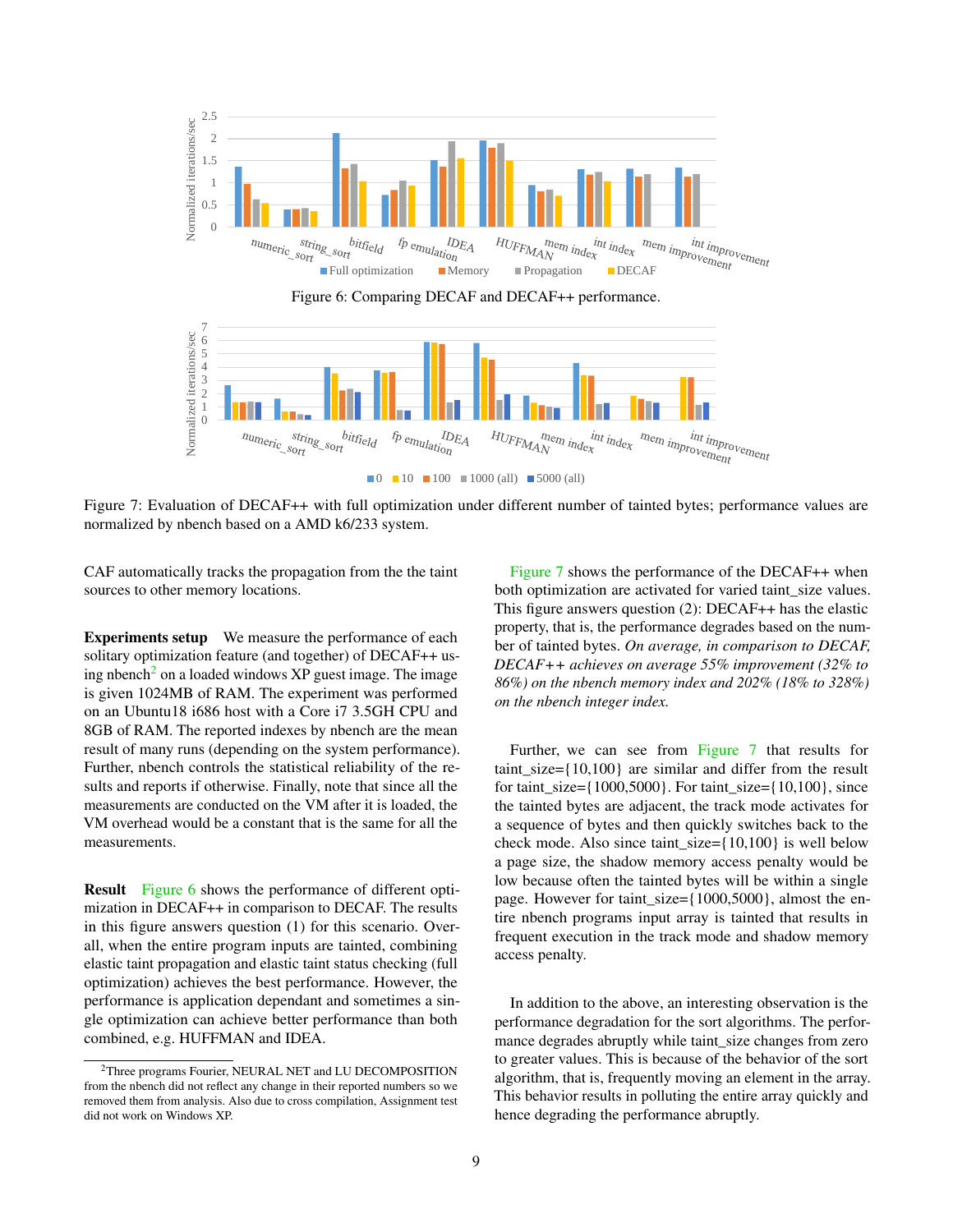#### <span id="page-9-0"></span>6.3 Network Stack Taint Analysis

In this scenario, the taint analysis tracks the flow of information from the network throughout the entire system and every process that accesses the network data. Performing taint analysis in this level is only possible using whole-system taint analysis tools like DECAF. Since the taint analysis affects the entire system, the need of having an elastic property would be more necessary.

Honeypots are an instance of the applications that can greatly benefit from the elastic property. Previous studies show that the likelihood of the malice of a network traffic can be predetermined [\[8\]](#page-12-15). Therefore, a honeypot can adopt a policy to achieve taint analysis only for network traffic that are expected to be malicious. Elastic property helps such systems to boost their performance based on their policy.

We measure transfer rate and throughput based on a parameter called taint\_perc (instead of taint\_size in the previous experiment) that defines the percentage of network packets to be tainted. This is because percentage, here, better represents the real applications. For instance, for honeypots, the taint\_perc can be easily derived based on the taint policy.

Taint analysis plugin Our taint analysis plugin taints the incoming network traffic based on the taint\_perc parameter. We implemented this plugin using the callback functionality of the DECAF. Our plugin registers a callback that is invoked whenever the network receive API is called. Then, based on the taint perc parameter, our plugin decides whether to taint the payload or not.

Experiments setup The experiments were performed on an Ubuntu16.04 LTS host with a Core i7 6700 3.40GHz x 8 CPU and 16GB of RAM. The guest image was Ubuntu 11.10 and it was given 4GB of RAM. For throughput measurement, we use Apache 2.2.22. We isolate the network interface between the server (guest image running Apache) and the client (the host machine) to reduce the network traffic noise that might perturb the results. That said, there is still a large deviation in the throughput because of the non-deterministic interrupt processing behavior of the system. We rely on significantly different values considering the standard deviation to draw conclusions.

We use netcat to measure the transfer rate. Our measurement is based on the transfer rate for 200 netcat requests of size 100KB. We use apache bench [\[1\]](#page-11-2) to measure the throughput of an apache web server on the guest image. We execute Apache bench remotely from the host system with a fixed 10000 request parameter. Apache bench sends 10000 requests and reports the average number of completed requests per second. For both transfer rate and the throughput, we repeat the experiments for each taint\_perc parameter value 5 times and report the average and the relative standard deviation.

<span id="page-9-1"></span>Table 2: Network transfer rate of solitary features of DE-CAF++ (and together as Full) on Netcat; the throughput is the mean of 5 measurements for a range of tainted bytes.

| <b>Tainted</b>   | Implementation | <b>Transfer Rate</b> | <b>Standard</b>  |  |
|------------------|----------------|----------------------|------------------|--|
| <b>Bytes</b>     |                | (MB/S)               | <b>Deviation</b> |  |
| 40KB             | Full           | 3.57                 | 18%              |  |
| 50KB             |                |                      |                  |  |
|                  | Memory         | 3.60                 | $10\%$           |  |
|                  | Propagation    | 3.43                 | 8%               |  |
| 20KB             | Full           | 5.70                 | 3%               |  |
| 30KB             |                |                      |                  |  |
|                  | Memory         | 4.25                 | 14%              |  |
|                  | Propagation    | 3.70                 | 12%              |  |
| 0 <sub>K</sub> B | Full           | 5.31                 | 5%               |  |
|                  | Memory         | 5.24                 | 7%               |  |
|                  | Propagation    | 4.12                 | 8%               |  |
| 0 <sub>K</sub> B | <b>DECAF</b>   | 3.70                 | $9\%$            |  |
| 50KB             |                |                      |                  |  |
| 0KB              | <b>OEMU</b>    | 6.00                 | 3%               |  |
| 50KB             |                |                      |                  |  |

Transfer rate result [Table 2](#page-9-1) reports the result of our transfer rate measurement using netcat. The results show the transfer rate for three taint perc parameter values: when every packet is tainted (40KB - 50KB tainted bytes), when half of the number of packets are tainted (20KB - 30KB) and finally when no packet is tainted. Note that although every request is 100KB, only a portion of the packet is payload, and not the entire 100KB payload would be live in the system at the same time; this is why eventually only around 50KB is tainted. *The results show a substantial 54% improvement when only half of the incoming packets are tainted*. This is only 5% less than the QEMU transfer rate that is the maximum we can achieve. There is no improvement when every packet is tainted but this is expected because taint propagation and taint status checking have to be constantly done.

**Throughput result** [Figure 8](#page-10-2) illustrates the result of our throughput measurement for apache server using apache bench. The figure shows that the full optimization achieves the best throughput. Answering (1), full optimization and elastic taint status checking outperform DECAF for all values of taint\_perc, and elastic taint propagation outperforms DECAF when taint\_perc is below 1%. [Figure 9](#page-10-3) shows the performance of the full optimization based on the percentage of the tainted bytes. Although DECAF++ has the elastic property and there is improvement in all cases (answering (2)), it is more tangible for taint\_perc values less than 1%. We point out two points on why taint perc values seem very small. First, the number of tainted bytes do not linearly decrease with taint\_perc. Second, these even seemingly small taint\_perc values represent the real world scenarios. For instance for security applications, the attacks are anomaly cases and the percentage of suspicious packets are well below 1%. Overall, DECAF++ achieves an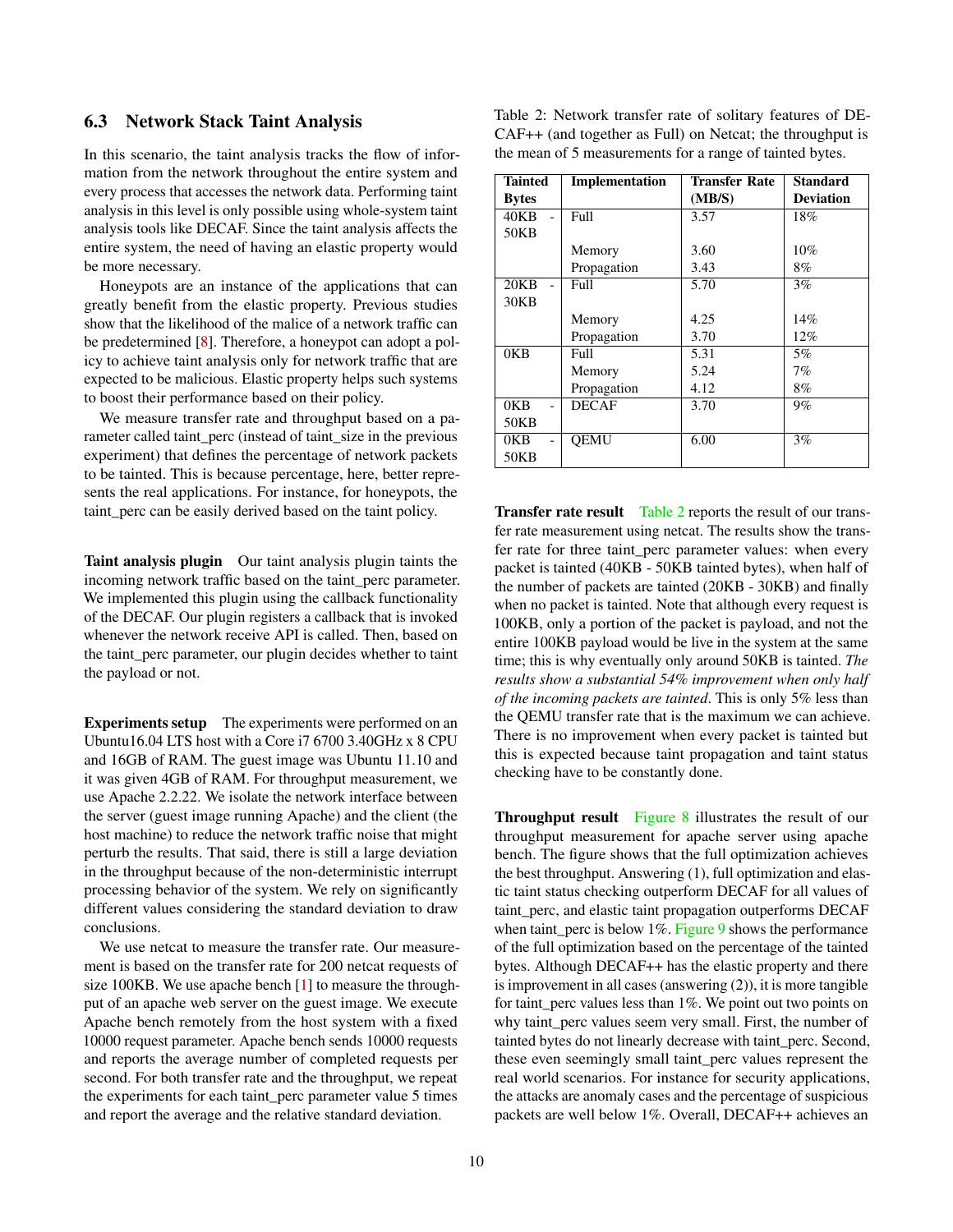<span id="page-10-2"></span>

Figure 8: Throughput of solitary optimization features (and together) of DECAF++ in. The reported numbers are the mean of 5 measurements and the relative standard deviation are in range of [2%,18%] for Full, [1%,15%] for Mem and [1%,14%] for the Propagation. DECAF and QEMU 1.0 throughput are 320 and 815 request/sec.

<span id="page-10-3"></span>

Figure 9: Evaluation of the DECAF++ on Apache bench. Each candlestick shows 5 measurements of throughput (request/sec) for a percentage of tainted packets.

average (geometric) 60% throughput improvement in comparison to DECAF. When there are no tainted bytes, our system is still around 18% slower than QEMU because of the network callbacks.

# <span id="page-10-0"></span>6.4 Elastic Instrumentation Overhead

In this section, we evaluate DECAF++ to answer (3) and understand whether we could address the shortcomings of the previous works that are high overhead in the check mode of LIFT [\[25\]](#page-13-5) or high transition overhead of [\[13\]](#page-12-10).

Check mode overhead Elastic taint analysis imposes an overhead even when there are no tainted bytes. In case of LIFT [\[25\]](#page-13-5), it's the registers taint tag check at the beginning of every basic block and further memory tag checks before memory instructions. For DECAF++, our evaluation using SPEC CPU2006 and nbench illustrated in [Figure 10](#page-11-3) and [Fig](#page-11-4)[ure 11](#page-11-4) shows that DECAF++ imposes around 4% overhead even when there is no taint analysis task, that is, running only in the check mode. This overhead is in comparison to when tainting functionality is completely disabled. DECAF++ introduces a few overheads in comparison to this case. These

<span id="page-10-4"></span>Table 3: The nbench evaluation of DECAF++ by removing the potential overheads

| Procedure                    | <b>Memory</b><br>index | <b>Relative</b><br><b>STD</b> | <b>Integer</b><br><b>Index</b> | <b>Relative</b><br><b>STD</b> |
|------------------------------|------------------------|-------------------------------|--------------------------------|-------------------------------|
| <b>Baseline</b>              | 4.04                   | $1\%$                         | 4.36                           | $1\%$                         |
| Full                         | 3.86                   | 2%                            | 4.17                           | 2%                            |
| Mode checking                | 4.04                   | 2%                            | 4.34                           | 3%                            |
| Load operations<br>patching  | 3.87                   | $1\%$                         | 4.23                           | $1\%$                         |
| check in<br>Page<br>TLB fill | 3.74                   | $1\%$                         | 4.14                           | $1\%$                         |

overheads are:

- Checking the mode before the code translation and in the memory operations
- Patching the memory load operations in the track mode
- Checking the status of the page throughout the TLB filling process to register the taint status handler

We measured the effect of each of these overheads on indexes reported by nbench by removing the code snippets attributed to these functionalities. The results of these measurements are listed in [Table 3.](#page-10-4) Removing none of the overheads except the mode checking has a substantial effect on the performance. This is because mode checking is frequently done along with every memory load and store operation. It goes unsaid that this overhead is inevitable.

<span id="page-10-1"></span>Transition Overhead The transition from the check mode to the track mode imposes an overhead as discussed in section [4.3.](#page-4-2) This overhead is the major issue with [\[13\]](#page-12-10). However, our measurement shows that this overhead is negligible for DE-CAF++. We measured the transition overhead by recording the time it takes to change the mode and execute the same instruction that was executing before the transition occurred. Our measurement was performed during nbench execution, and every input byte was tainted. We repeated the measurement 10 times. The average transition time is 0.031% of the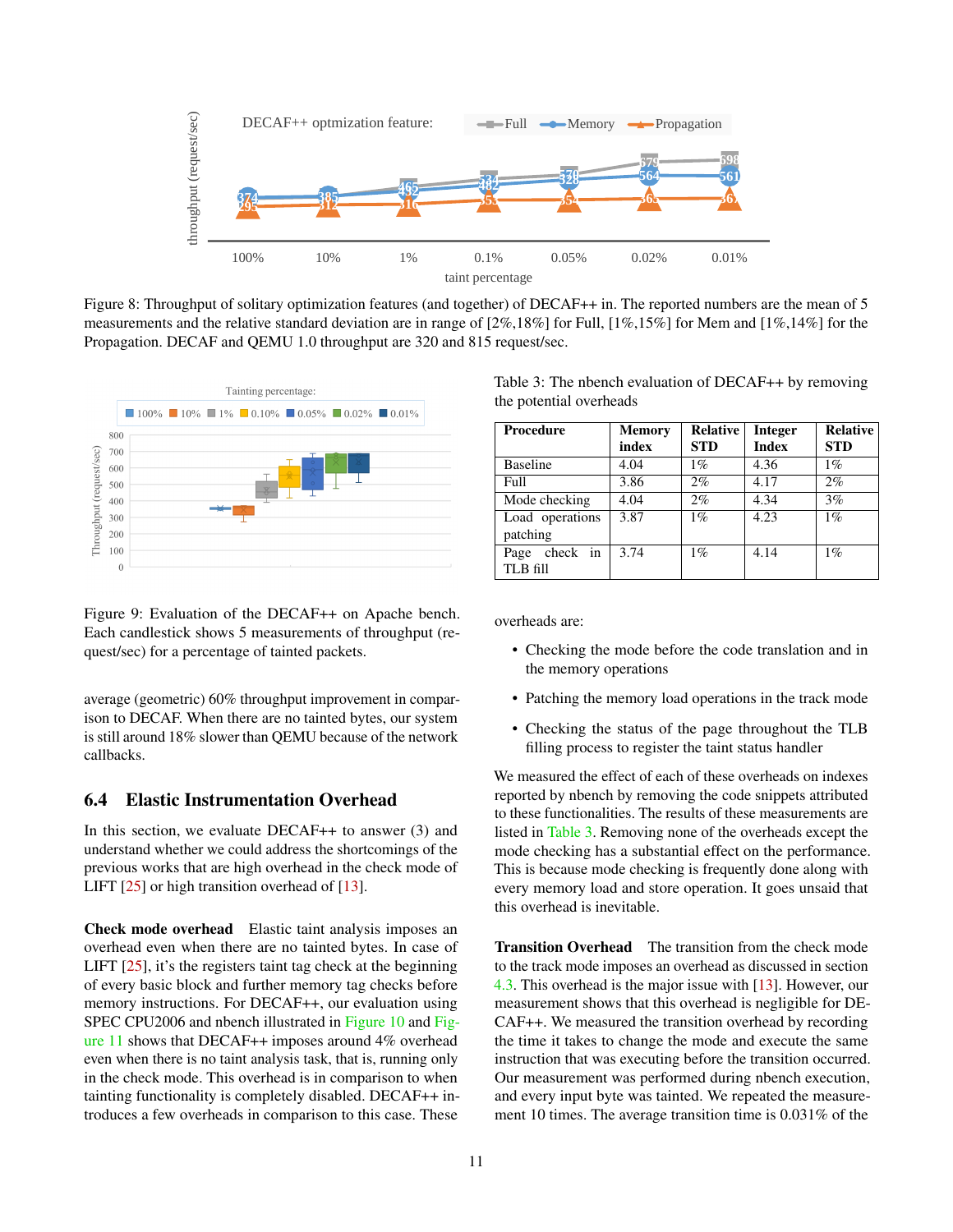<span id="page-11-3"></span>

Figure 11: DECAF++ check mode overhead on nbench

<span id="page-11-4"></span>overall benchmark execution time with 0.007% relative standard deviation.

#### 7 Conclusion

In this work, we introduced elastic tainting for whole-system dynamic taint analysis. Elastic tainting is based on elastic taint propagation and elastic taint status checking that accordingly address DECAF taint propagation and taint status checking overhead by removing unnecessary taint analysis computations when the system is in a safe state. We successfully designed and implemented this idea on top of DECAF in a prototype dubbed DECAF++ via pure software optimization. We showed that elastic tainting helps DECAF++ achieve a substantial better performance even when all inputs are tainted. Further, we showed how elastic taint propagation and elastic taint checking optimization each and together contribute to the performance improvement for different applications.

Our elastic tainting addresses the shortcomings of the previous works that are either high overhead when there's no tainted bytes or high transition cost when there is some. As a result, DECAF++ has an elastic property for both information flow within a process and information flow of a network input throughout the system. We believe whole-system dynamic taint analysis applications like intrusion detection systems and honeypots can greatly benefit from the elastic property. On one hand, this is because these systems are constantly online and taint analysis affects the entire system constantly. On the other hand, these systems can filter benign traffic and focus on the taint analysis of a small portion of the traffic that are likely to be malicious.

## Acknowledgement

We thank the anonymous reviewers for their insightful comments on our work. This work is partly supported by Office of Naval Research under Award No. N00014-17-1-2893. Any opinions, findings, and conclusions or recommendations expressed in this paper are those of the authors and do not necessarily reflect the views of the funding agencies.

### References

- <span id="page-11-2"></span>[1] apache HTTP server benchmarking tool. [https://](https://httpd.apache.org/docs/2.4/programs/ab.html) [httpd.apache.org/docs/2.4/programs/ab.html](https://httpd.apache.org/docs/2.4/programs/ab.html).
- <span id="page-11-1"></span>[2] Fabrice Bellard. Qemu, a fast and portable dynamic translator. In *Proceedings of the USENIX Annual Technical Conference (ATC '05)*, pages 41–41, 2005.
- <span id="page-11-0"></span>[3] Edson Borin, Cheng Wang, Youfeng Wu, and Guido Araujo. Software-based transparent and comprehen-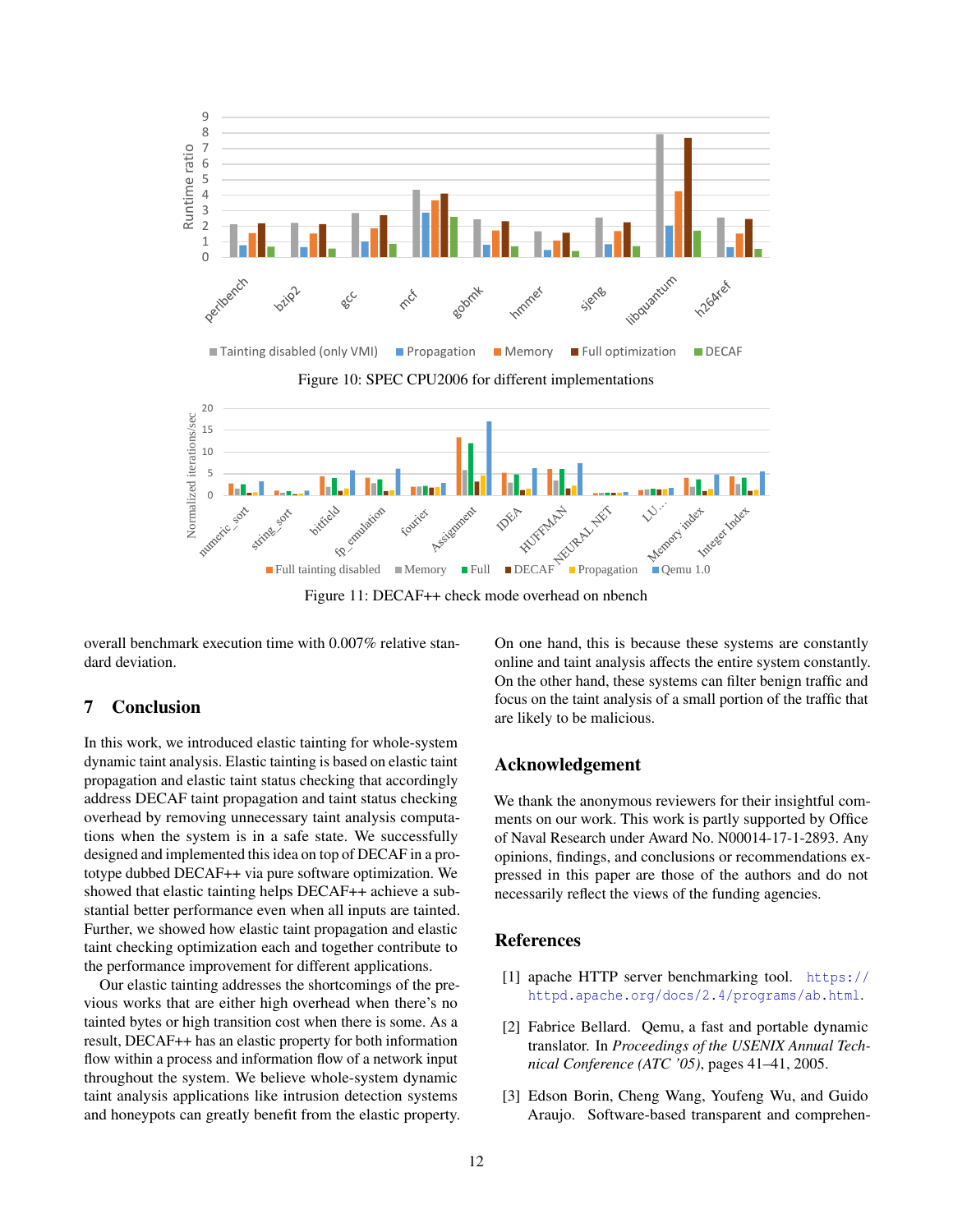sive control-flow error detection. In *Proceedings of the International Symposium on Code generation and Optimization (CGO '06)*, pages 333–345. IEEE Computer Society, March 2006.

- <span id="page-12-5"></span>[4] Erik Bosman, Asia Slowinska, and Herbert Bos. Minemu: The world's fastest taint tracker. In *Proceedings of the 14th International Symposium On Recent Advances in Intrusion Detection (RAID'11)*, pages 1–20, Berlin, Heidelberg, September 2011. Springer.
- <span id="page-12-1"></span>[5] Juan Caballero, Heng Yin, Zhenkai Liang, and Dawn Song. Polyglot: Automatic extraction of protocol message format using dynamic binary analysis. In *Proceedings of the 14th ACM Conferences on Computer and Communication Security (CCS'07)*, October 2007.
- <span id="page-12-6"></span>[6] Jim Chow, Ben Pfaff, Tal Garfinkel, Kevin Christopher, and Mendel Rosenblum. Understanding data lifetime via whole system simulation. In *Proceedings of the 13th USENIX Security Symposium (Security '04)*, pages 321–336, August 2004.
- <span id="page-12-4"></span>[7] James Clause, Wanchun Li, and Alessandro Orso. Dytan: A generic dynamic taint analysis framework. In *Proceedings of the 2007 International Symposium on Software Testing and Analysis (ISSTA '07)*, pages 196– 206, New York, NY, USA, July 2007. ACM.
- <span id="page-12-15"></span>[8] Ali Davanian. Effective granularity in internet badhood detection: Detection rate, precision and implementation performance. Master's thesis, University of Twente, August 2017.
- <span id="page-12-16"></span>[9] Peter J Denning. The locality principle. In *Communication Networks And Computer Systems: A Tribute to Professor Erol Gelenbe*, pages 43–67. World Scientific, 2006.
- <span id="page-12-8"></span>[10] Brendan Dolan-Gavitt, Josh Hodosh, Patrick Hulin, Tim Leek, and Ryan Whelan. Repeatable reverse engineering with panda. In *Proceedings of the 5th Program Protection and Reverse Engineering Workshop (PPREW-5)*, page 4. ACM, December 2015.
- <span id="page-12-14"></span>[11] Cornelia Cecilia Eglantine. Nbench. 2012.
- <span id="page-12-7"></span>[12] Andrew Henderson, Aravind Prakash, Lok Kwong Yan, Xunchao Hu, Xujiewen Wang, Rundong Zhou, and Heng Yin. Make it work, make it right, make it fast: building a platform-neutral whole-system dynamic binary analysis platform. In *Proceedings of the 2014 International Symposium on Software Testing and Analysis (ISSTA'14)*, pages 248–258. ACM, July 2014.
- <span id="page-12-10"></span>[13] Alex Ho, Michael Fetterman, Christopher Clark, Andrew Warfield, and Steven Hand. Practical taint-based protection using demand emulation. In *Proceedings of*

*the 1st ACM SIGOPS/EuroSys European Conference on Computer Systems 2006 (EuroSys '06)*, pages 29–41, New York, NY, USA, 2006. ACM.

- <span id="page-12-11"></span>[14] Kangkook Jee, Vasileios P Kemerlis, Angelos D Keromytis, and Georgios Portokalidis. Shadowreplica: efficient parallelization of dynamic data flow tracking. In *Proceedings of the 2013 ACM SIGSAC Conference on Computer & Communications Security (CCS '13)*, pages 235–246. ACM, 2013.
- <span id="page-12-12"></span>[15] Yang Ji, Sangho Lee, Evan Downing, Weiren Wang, Mattia Fazzini, Taesoo Kim, Alessandro Orso, and Wenke Lee. Rain: Refinable attack investigation with ondemand inter-process information flow tracking. In *Proceedings of the 2017 ACM SIGSAC Conference on Computer and Communications Security (CCS '17)*, pages 377–390, New York, NY, USA, October 2017. ACM.
- <span id="page-12-3"></span>[16] Vasileios P Kemerlis, Georgios Portokalidis, Kangkook Jee, and Angelos D Keromytis. libdft: Practical dynamic data flow tracking for commodity systems. In *Proceedings of the 8th ACM SIGPLAN/SIGOPS conference on Virtual Execution Environments (VEE '12)*, volume 47, pages 121–132. ACM, 2012.
- <span id="page-12-0"></span>[17] David Korczynski and Heng Yin. Capturing malware propagations with code injections and code-reuse attacks. In *Proceedings of the 24th ACM Conference on Computer and Communications Security (CCS'17)*, pages 1691–1708, New York, NY, USA, October 2017. ACM.
- <span id="page-12-13"></span>[18] Yonghwi Kwon, Dohyeong Kim, William Nick Sumner, Kyungtae Kim, Brendan Saltaformaggio, Xiangyu Zhang, and Dongyan Xu. Ldx: Causality inference by lightweight dual execution. In *Proceedings of the Twenty-First International Conference on Architectural Support for Programming Languages and Operating Systems (ASPLOS '16)*, pages 503–515. ACM, March 2016.
- <span id="page-12-2"></span>[19] Chi-Keung Luk, Robert Cohn, Robert Muth, Harish Patil, Artur Klauser, Geoff Lowney, Steven Wallace, Vijay Janapa Reddi, and Kim Hazelwood. Pin: building customized program analysis tools with dynamic instrumentation. In *Proceedings of the 2005 ACM SIGPLAN Conference on Programming Language Design and Implementation (PLDI'05)*, pages 190–200. ACM, June 2005.
- <span id="page-12-9"></span>[20] Darek Mihocka and Stanislav Shwartsman. Virtualization without direct execution or jitting: Designing a portable virtual machine infrastructure. In *1st Workshop on Architectural and Microarchitectural Support for Binary Translation in ISCA'08, Beijing*, page 32, 2008.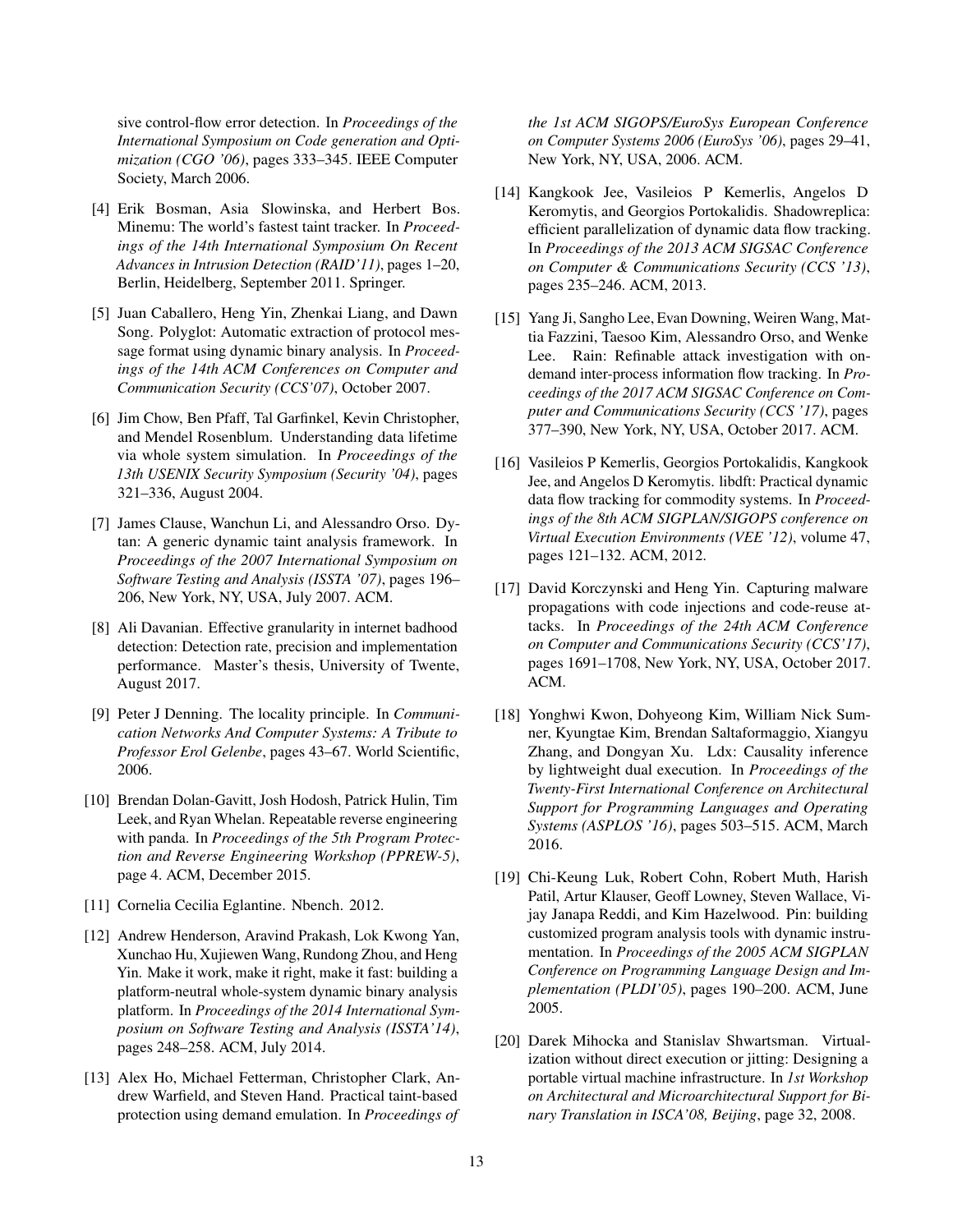- <span id="page-13-6"></span>[21] Jiang Ming, Dinghao Wu, Jun Wang, Gaoyao Xiao, and Peng Liu. Straighttaint: Decoupled offline symbolic taint analysis. In *Proceedings of the 31st IEEE/ACM International Conference on Automated Software Engineering (ASE'16)*, pages 308–319. IEEE, August 2016.
- <span id="page-13-7"></span>[22] Jiang Ming, Dinghao Wu, Gaoyao Xiao, Jun Wang, and Peng Liu. Taintpipe: Pipelined symbolic taint analysis. In *Proceedings of the 24th USENIX Security Symposium (Security '15)*, pages 65–80, August 2015.
- <span id="page-13-4"></span>[23] Nicholas Nethercote and Julian Seward. Valgrind: a framework for heavyweight dynamic binary instrumentation. In *Proceedings of the 28th ACM SIGPLAN Conference on Programming Language Design and Implementation (PLDI '07)*, volume 42, pages 89–100. ACM, June 2007.
- <span id="page-13-2"></span>[24] James Newsome and Dawn Xiaodong Song. Dynamic taint analysis for automatic detection, analysis, and signature generation of exploits on commodity software. In *Proceedings of the 12th Annual Network and Distributed System Security Symposium (NDSS'05)*, volume 5, pages 3–4, 2005.
- <span id="page-13-5"></span>[25] Feng Qin, Cheng Wang, Zhenmin Li, Ho-seop Kim, Yuanyuan Zhou, and Youfeng Wu. Lift: A low-overhead practical information flow tracking system for detecting security attacks. In *Proceedings of the 39th Annual IEEE/ACM International Symposium on Microarchitecture (MICRO'06)*, pages 135–148. IEEE, 2006.
- <span id="page-13-3"></span>[26] Sanjay Rawat, Vivek Jain, Ashish Kumar, Lucian Cojocar, Cristiano Giuffrida, and Herbert Bos. VUzzer: Application-aware Evolutionary Fuzzing. In *Network and Distributed System Security Symposium (NDSS'17)*, February 2017.
- <span id="page-13-9"></span>[27] LK Yan, A Henderson, X Hu, H Yin, and S McCamant. On soundness and precision of dynamic taint analysis. *Dep. Elect. Eng. Comput. Sci., Syracuse Univ., Tech. Rep. SYR-EECS-2014–04*, 2014.
- <span id="page-13-0"></span>[28] Heng Yin, Zhenkai Liang, and Dawn Song. Hook-Finder: Identifying and understanding malware hooking behaviors. In *Proceedings of the 15th Annual Network and Distributed System Security Symposium (NDSS'08)*, February 2008.
- <span id="page-13-1"></span>[29] Heng Yin, Dawn Song, Manuel Egele, Christopher Kruegel, and Engin Kirda. Panorama: capturing systemwide information flow for malware detection and analysis. In *Proceedings of the 14th ACM Conference on Computer and Communications Security (CCS '07)*, pages 116–127. ACM, 2007.

# <span id="page-13-8"></span>A QEMU

DECAF is built on top of QEMU [\[2\]](#page-11-1). Therefore, to understand DECAF and DECAF++, Qemu knowledge is required. QEMU provides binary instrumentation functionality in an architecture agnostic way via emulation. Qemu emulates the execution of a target binary e.g. a virtual machine image. This means CPU, memory and other hardware are emulated for the target binary. CPU is represented using a *vcpu* data structure that contains all the CPU registers. Providing Memory Management Unit (MMU) is more complicated but the idea is to emulate memory for the target through a software approach known as software MMU (softMMU). We elaborate on softMMU at the end of this section.

Binary translation Oemu first needs to translate the target binary to understand how to emulate it. QEMU loads a guest executable, and translates the binary one block at a time. QEMU translates the binary into an Intermediate Representation (IR) named Tiny Code Generator (*tcg*). The result of this translation is stored in a data structure called *Translation Block* (TB).

Code generation After the translation, Qemu generates an executable code from the translation block. This generated code is written to a data structure called *code cache*. In essence, code cache is an executable page that allows dynamic execution of code. After code generation, Qemu executes the code and updates emulated CPU and memory.

Cache table Qemu stores the result of code translation and generation in a cache to speedup the emulation. Then, before future execution of the same program counter, the cache table would be consulted and the request would be resolved using cache.

**Block chaining** In addition to the above, Qemu employs another optimization to speed up the emulation. We mentioned that the unit of translation and execution for Qemu is basic blocks. However, after translation of consecutive code blocks, Qemu chains them together and forms a trace. This process is known as block chaining and is implemented by placing a direct jump from the current block to the next one. A trace can be executed without interruption for translation.

Cache invalidation The generated code blocks may be invalidated to stop further fast execution using cache table. There are different reasons for this. Two main reasons that a code cache would be invalidated are (a) the code cache is full, and (b) the code has been modified and the previous generated code is not valid for re-execution.